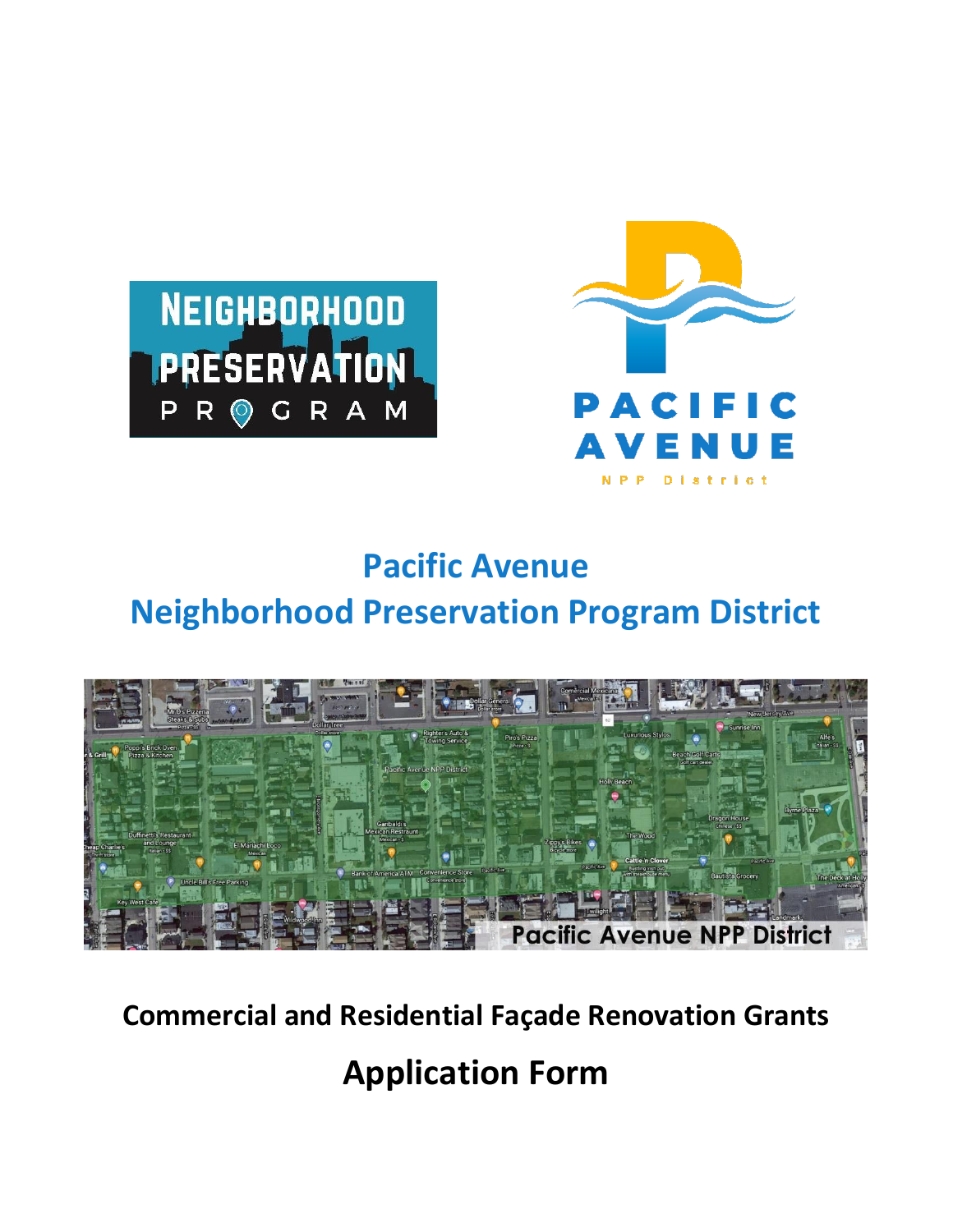The New Jersey Department of Community Affairs (DCA) and the City of Wildwood have entered into a contract to administer the Neighborhood Preservation Program (NPP) in its NPP Neighborhood District known as Pacific Avenue Neighborhood Preservation Program District in order to address the comprehensive revitalization needs within the targeted area. Using program funds, the Pacific Avenue NPP District has created the Commercial and Residential Façade Renovation Grant Program to assist with up to \$5,000 worth of façade renovation expenses for commercial properties in the District.

The NPP program in the City of Wildwood will provide rehabilitation assistance for needed public-facing exterior (façade) repairs, to eligible **commercial and residential property owners** in the Pacific Avenue NPP District. Applicants must meet the eligibility requirements established in the Façade Renovation Grant Program Policy and Procedures Manual. Assistance is available on a first come first serve basis until program funding is exhausted. The **attached** application should be completed by any commercial property owner interested in the program.

#### **Eligible IMPROVEMENT COSTS for Residential Facade Grants**

Eligible improvements include:

|         | $\circ$ Roofing | $\circ$ | Masonry          | $\circ$  | Doors           | $\circ$ | Siding   | $\circ$ | Weatherization |
|---------|-----------------|---------|------------------|----------|-----------------|---------|----------|---------|----------------|
| $\circ$ | Gutters         |         | Steps            |          | Railings        | $\circ$ | Mailbox  |         | House numbers  |
|         | o Downspouts    |         | $\circ$ Painting | $\Omega$ | Awnings         | $\circ$ | Lighting | $\circ$ | ADA            |
| $\circ$ | Porches         |         | Windows          |          | <b>Shutters</b> | $\circ$ | Hardware |         |                |

Eligibility criteria are as follows:

- 1. The property must be located within the district. See below for boundary map.
- 2. The applicant must furnish proof of property ownership by providing a copy of their Deed or property tax record.
- 3. The applicant must furnish proof the property owner is current on their real estate taxes for the subject property. Such certification can be obtained from the City of Wildwood Tax Collector.
- 4. The applicant must furnish proof the property owner is current on their property insurance.
- 5. The request for assistance must align with the strategic objectives of the NPP Implementation Plan.

Applications will be submitted to (City of Wildwood, 4400 New Jersey Avenue, Wildwood, NJ 08260. Or to Steve Booy, [sbooy@wildwoodnj.org](mailto:sbooy@wildwoodnj.org) and Jake Botticello[, jbotticello@triadincorporated.com\)](mailto:jbotticello@triadincorporated.com).

The process for this grant program is available for review in **Exhibit C** of the **attached** Policy and Procedure Manual for the Pacific Avenue Neighborhood Preservation Program District Commercial and Residential Façade Renovation Grant Program.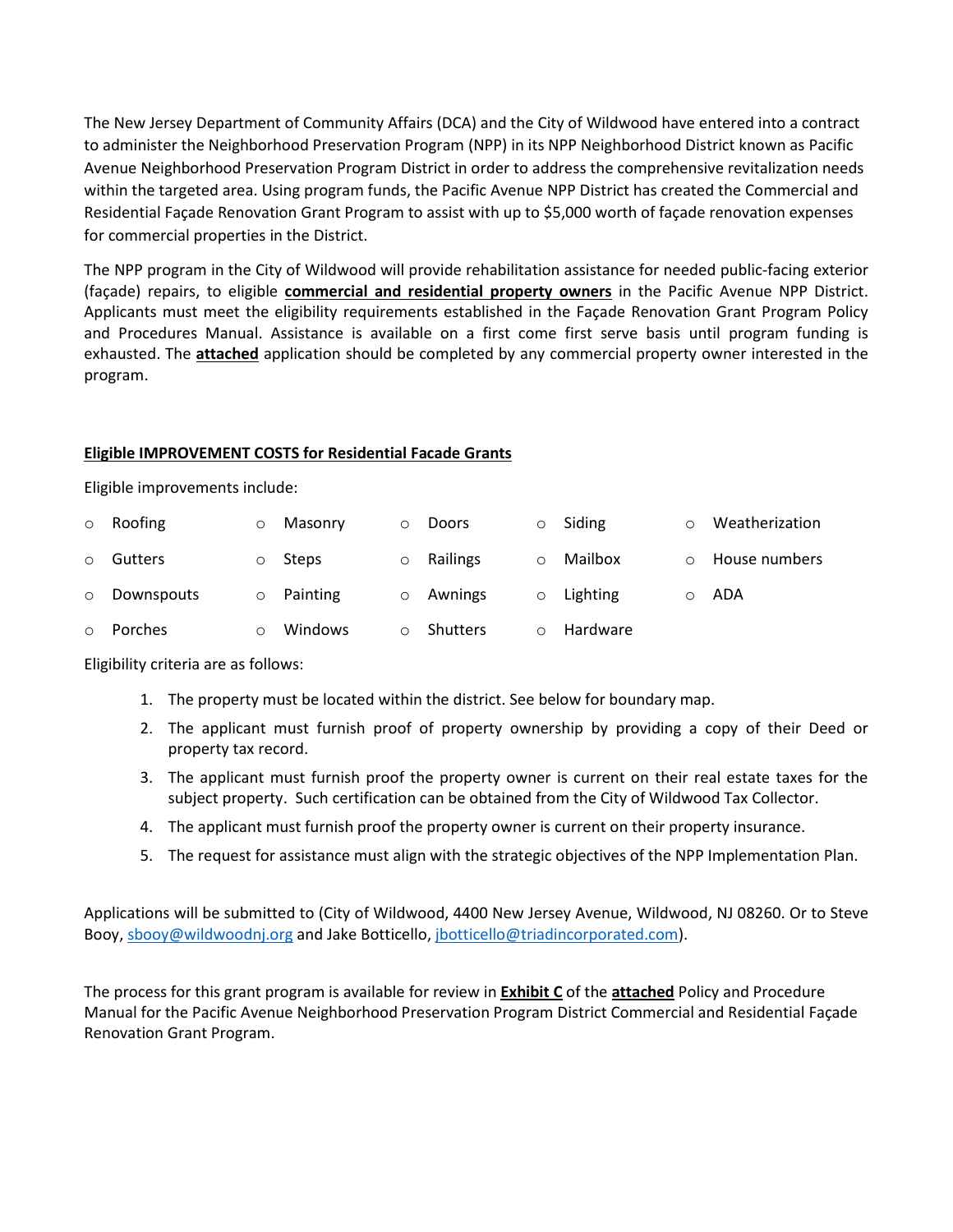The property is located within the Pacific Avenue NPP District per the following map:

| <b>Property Owner Information</b> |  |  |
|-----------------------------------|--|--|
|                                   |  |  |
| Owner Name:                       |  |  |
|                                   |  |  |
| <b>Owner Street Address:</b>      |  |  |
|                                   |  |  |
| Owner Phone Number:               |  |  |
|                                   |  |  |
| <b>Owner Email Address:</b>       |  |  |

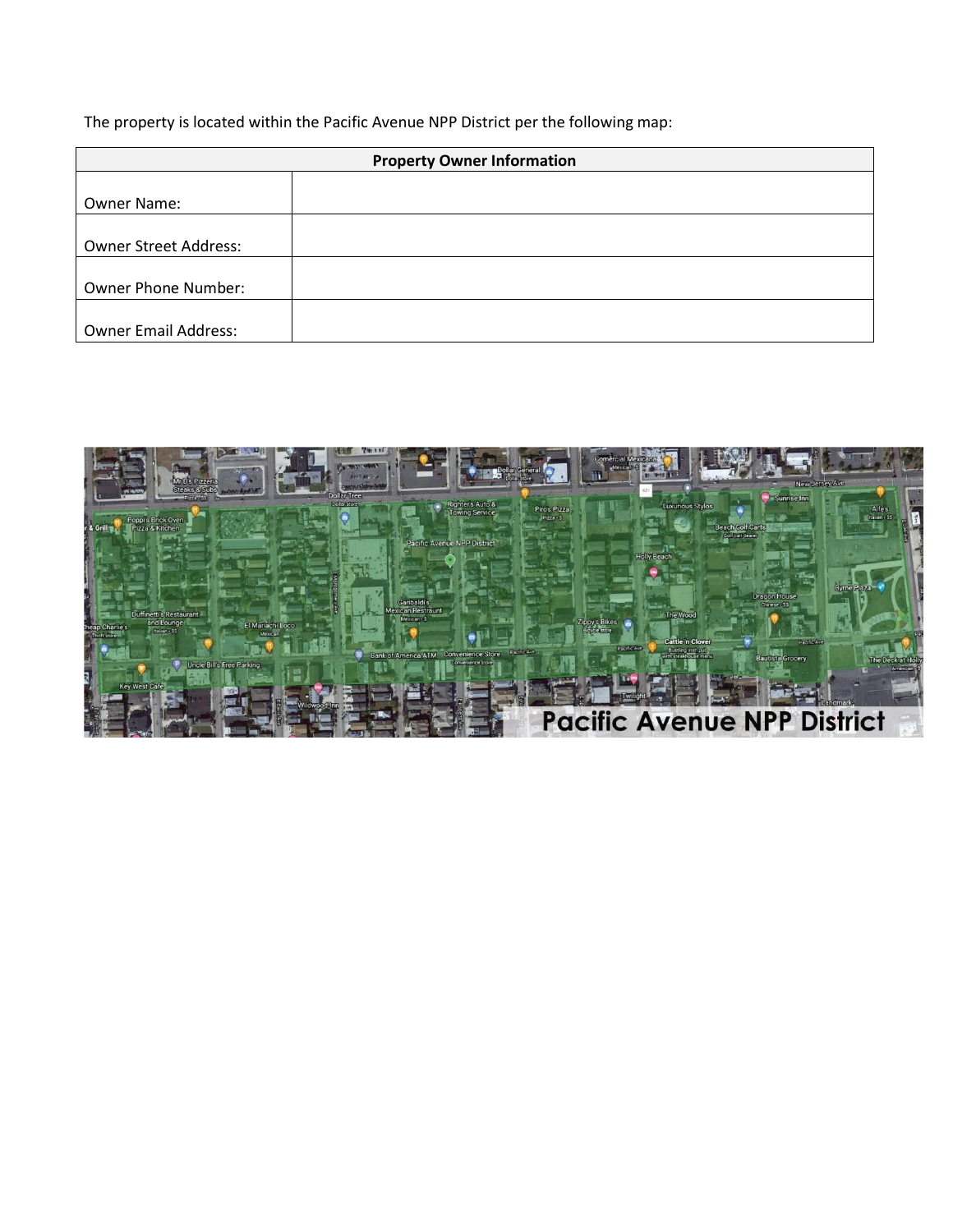| <b>Additional Information</b>                |  |  |  |  |
|----------------------------------------------|--|--|--|--|
| Are you in the designated Pacific Avenue     |  |  |  |  |
| NPP District (see map)?                      |  |  |  |  |
| Can You Provide Proof of being current on    |  |  |  |  |
| your real estate taxes? Please include proof |  |  |  |  |
| in the application.                          |  |  |  |  |
| Can You Provide Proof of being current on    |  |  |  |  |
| your property insurance? Please include      |  |  |  |  |
| proof in the application.                    |  |  |  |  |
| Is the request for assistance in alignment   |  |  |  |  |
| with the strategic objectives of the NPP     |  |  |  |  |
| Implementation Plan? Please state what the   |  |  |  |  |
| assistance will be used for. Describe the    |  |  |  |  |
| project.                                     |  |  |  |  |
|                                              |  |  |  |  |
|                                              |  |  |  |  |
|                                              |  |  |  |  |
|                                              |  |  |  |  |
|                                              |  |  |  |  |
|                                              |  |  |  |  |
|                                              |  |  |  |  |
|                                              |  |  |  |  |
|                                              |  |  |  |  |
|                                              |  |  |  |  |
|                                              |  |  |  |  |

| Bank Information (for deposit, if awarded) |  |  |  |  |
|--------------------------------------------|--|--|--|--|
| Name on Bank Account:                      |  |  |  |  |
| Account Number:                            |  |  |  |  |
| Account Type (Checking/Savings/etc.)       |  |  |  |  |